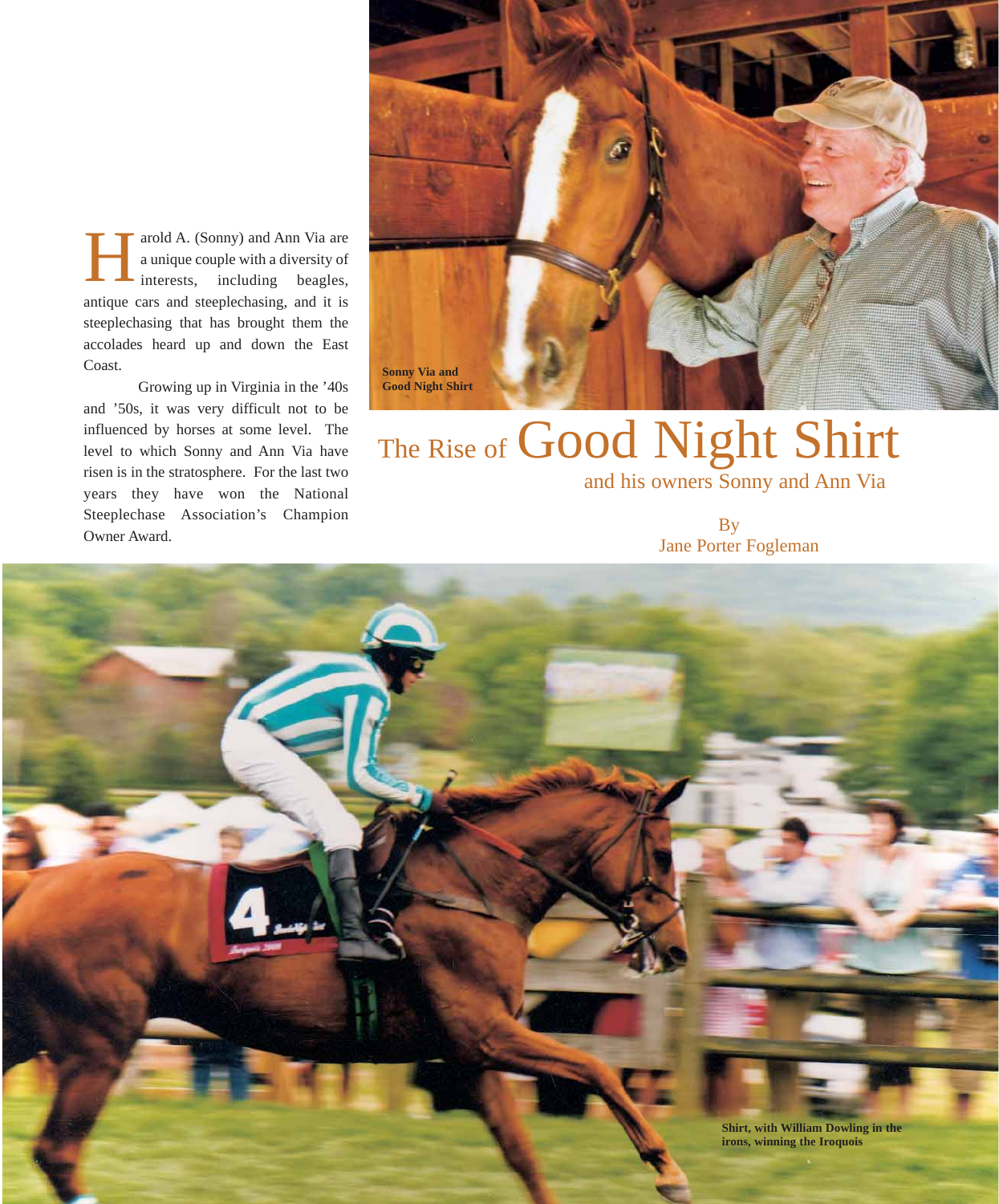

**Good Night Shirt ahead of the field at the Iroquois**

**The winners circle at Belmont. From left: the Via family, Mary McGlothin, jockey William Dowling and the Fishers**

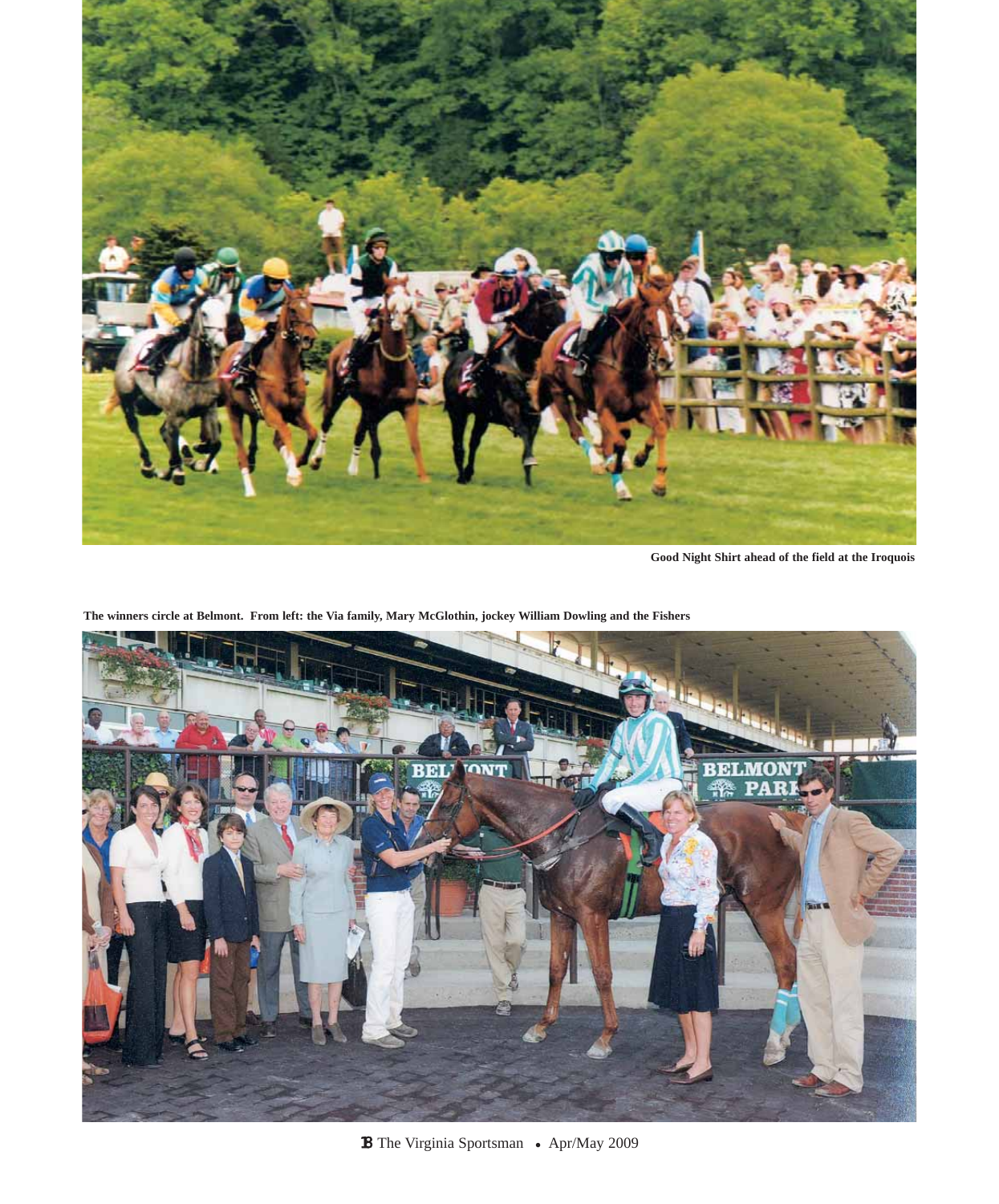It all began with her growing up in Norfolk and him in Charlottesville. She got involved with horses at camp as a young girl. His father was a horseman. He was introduced to the show ring at an early age and showed open jumpers for many years while growing up. When he joined the Navy, he was stationed at Oceana in Norfolk and kept a horse at Cavalier Point Stables. She brought a horse to school at the stable and met him. They married after he returned from the Korean War, and they moved to Richmond, then Baltimore before settling in Virginia Beach. He worked in the insurance industry until his retirement in 1984 when they moved to Free Union just outside Charlottesville in Albemarle County, in the midst of horse country. They bought a farm and moved into a 1700s-era house, which they had moved from Dinwiddie County and restored. She

**Shirt over the last hurdle of The Lonesome Glory at Belmont**

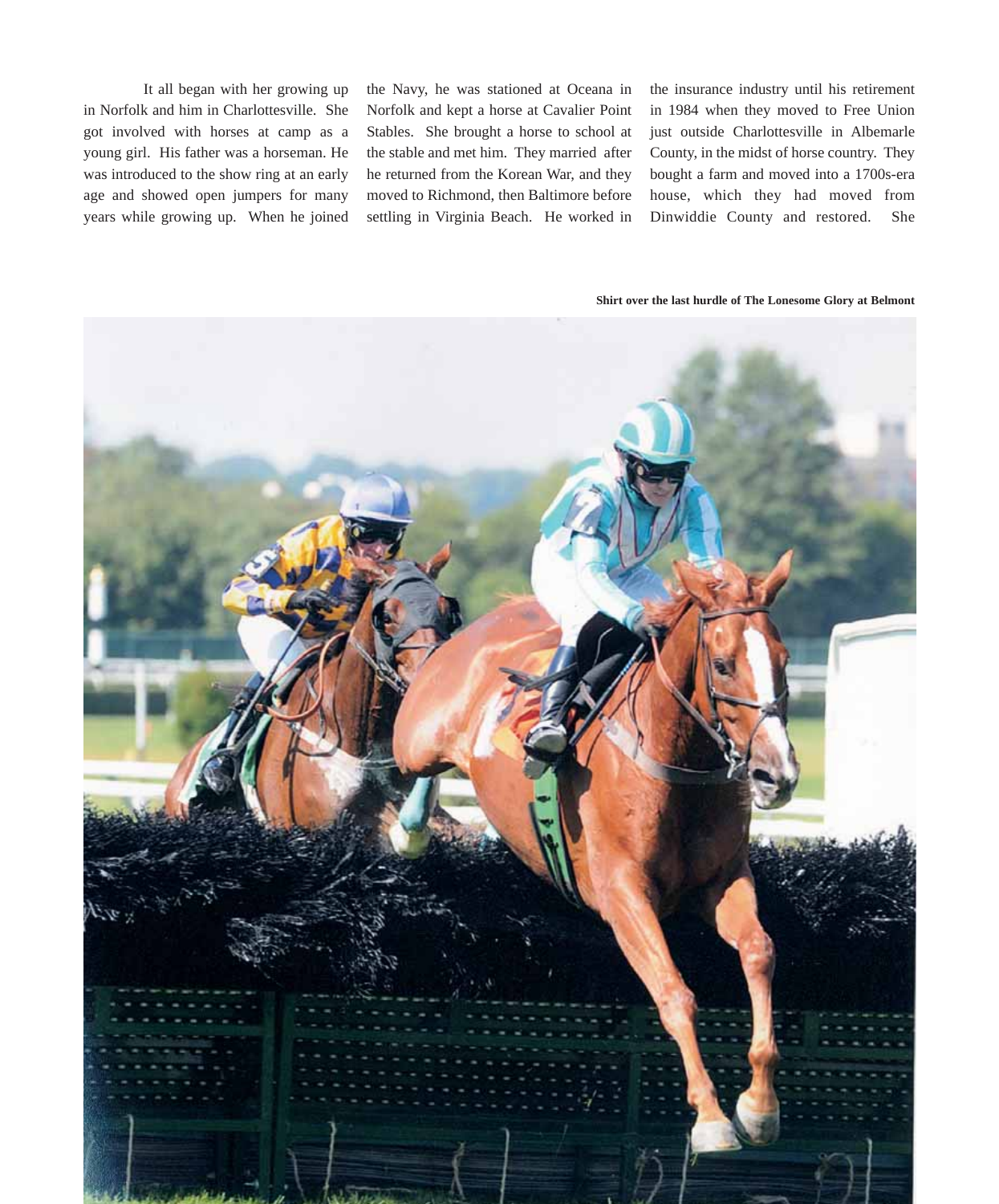

**Ann and Sonny Via accepting the Lonesome Glory Trophy from Lou Raffeto, CEO of NSA at Belmont From left: Jockey William Dowling, trainer Jack Fisher, Ann Via, Lou Raffeto and Sonny Via**

bought a foxhunter, became the senior whip for the Farmington Beagles pack, and he continued his lifelong passion for old cars.

The Vias' steeplechase venture began in 1989. They started out as part of a syndicate for steeplechase horses. When the syndicate petered out, he went out on his own to continue his love for horses and steeplechasing. His first trainer was Ricky Hendricks, who trained Via's horses for five years. Via then moved his horses to Jack Fisher's stable in Pennsylvania. There he and Fisher began building up his string. They won a lot of maiden races, but Via wanted to get beyond that. His opportunity came in 2004 when Sean Clancy (the legendary steeplechase jockey and founder/publisher/editor of *Steeplechase Times*) came to Fisher with a big, laid-back three-year-old chestnut named Good Night Shirt. Via purchased Good Night Shirt, and the winning team of Via, Fisher, William Dowling (the jockey) and The Shirt was formed.

Shirt broke into prominence in 2007 when he started the Grade 1 steeplechase at Keeneland and finished second by a head. In all his races*,* Shirt would walk into the paddock in his typical laid-back style, standing for the saddling with one hind leg cocked. Dowling would get up, and off they would go to the most winning period in the Vias' steeplechase career. Shirt beat the greats Sur le Tete and MacDynamo in the Iroquois Grade 1 in 2007, despite almost falling after the last fence. Via was speechless. Fisher and Via then gave Shirt the summer off. His shoes were pulled and he was turned out in the field where he beat the heat by standing in the pond up to his belly.

He was brought back to work at the end of summer and was at the start for the inaugural running of the Lonesome Glory at Belmont. He won that rather handily and moved on to Far Hills. The weather was rainy and the going deep at Far Hills. The Shirt did not particularly like the turf that day and finished a close fourth behind MacDynamo. But he did not like losing, so at the Colonial Cup in Camden, he rose above it and beat MacDynamo. This race clinched both the Eclipse Award and the Horse of the Year Award from the National Steeplechase Association for Good Night Shirt and the Vias. This was a wonderful experience and great honor for

the Vias, but it did not come without moments of anxiety. One receives an invitation to the award ceremonies, but there is no indication which owner and which horse is nominated for the awards. The Vias obviously knew they had a great horse, but the final word from the stage is what counts. They won! Once again Fisher pulled Shirt's shoes and turned him out for the winter.

He got back to work in early spring to prepare for the 2008 Grade 1 races. Could he be a repeat? Via and Fisher were very hopeful. His first race could have been Keeneland, but he would have been carrying 20 pounds over the other horses, and Fisher said, "Even Big Brown wouldn't do that." So they skipped that race and set their sights on the Atlanta Cup, where Shirt came from behind to win. Dowling said he thought Shirt acted like he was just out for a little gallop—with a big pot of gold at the end. Iroquois was next, where he won handily for the second year.

In the fall of 2008, he again won the Belmont, then the nemesis Far Hills. At Far Hills the going was firm, and Shirt rose to the occasion, winning the race going away. He capped off his season with a final come-from-behind win at the Colonial Cup in Camden. He started five Grade 1 races in 2008 and he won all five. Good Night Shirt is a true champion of steeplechase. Once again the Vias received an invitation to the awards party. Two years in a row, they won it all—Good Night Shirt was Horse of the Year, the Vias were Owners of the Year, Jack Fisher was Trainer of the Year, and William Dowling was one of the top Jockeys of the Year. Additional accolades have been given to the Vias, who won the Eclipse Award for Champion Steeplechase Horse for a second year. As for the 2009 schedule, it will look just about the same with the same hopes for success. At present, Good Night Shirt is third in winnings for all time.

So where does one go after such success? In spite of all of the awards and